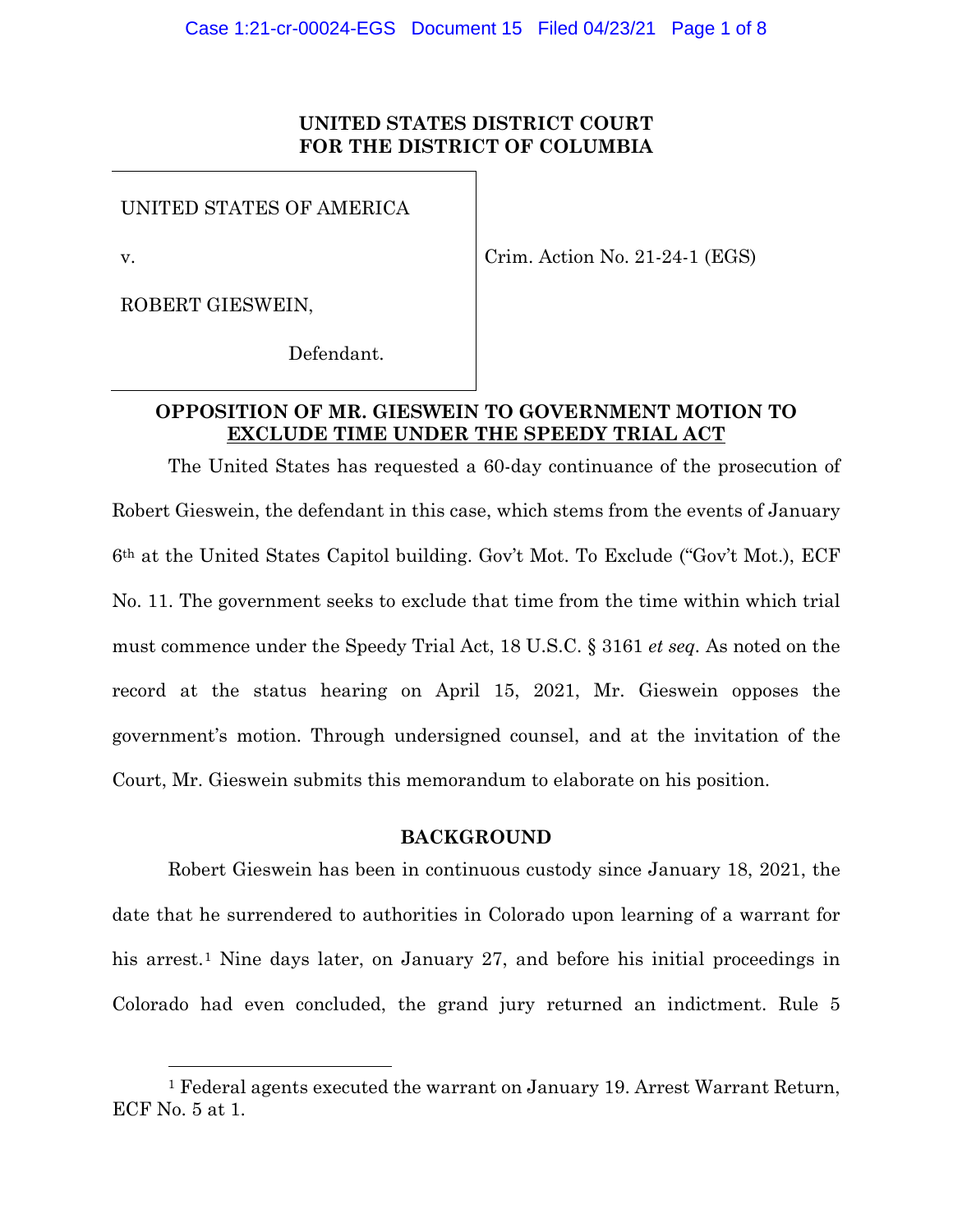#### Case 1:21-cr-00024-EGS Document 15 Filed 04/23/21 Page 2 of 8

Documents, ECF No. 5 at 19-22 (Docket in U.S. Dist. Colorado Case No. 1:21-mj-00010-STV). The indictment charges Mr. Gieswein with one count of obstruction of an official proceeding, three counts of assault with a dangerous weapon, one count of destruction of government property, and one count of entering and remaining in a restricted building or grounds with a deadly or dangerous weapon. Indictment, ECF No. 3.

On January 29, the United States Magistrate Judge presiding in the District of Colorado ordered that Mr. Gieswein remain detained, and committed him to this district. Rule 5 Documents, ECF No. 5 at 18-22.

Two months later, federal authorities finally delivered Mr. Gieswein to the District of Columbia, and he had his initial appearance on March 29. Minute Entry, Mar. 29, 2021. He is being held at the District of Columbia Correctional Treatment Facility. Like others in his unit, he must generally remain in his cell, by himself, for 23 hours of every day.

On April 14, the government filed the instant motion. Gov't Mot., ECF No. 11. At a hearing before this Court on April 15, Mr. Gieswein entered a plea of not guilty, and requested a jury trial. He noted his opposition to the government's motion to exclude 60 days under the Speedy Trial Act, and the Court invited him to submit a brief setting forth his position.

## **LEGAL BACKGROUND**

The Speedy Trial Act generally requires trials to commence within 70 days of the filing of an indictment, or the appearance of the defendant "before a judicial officer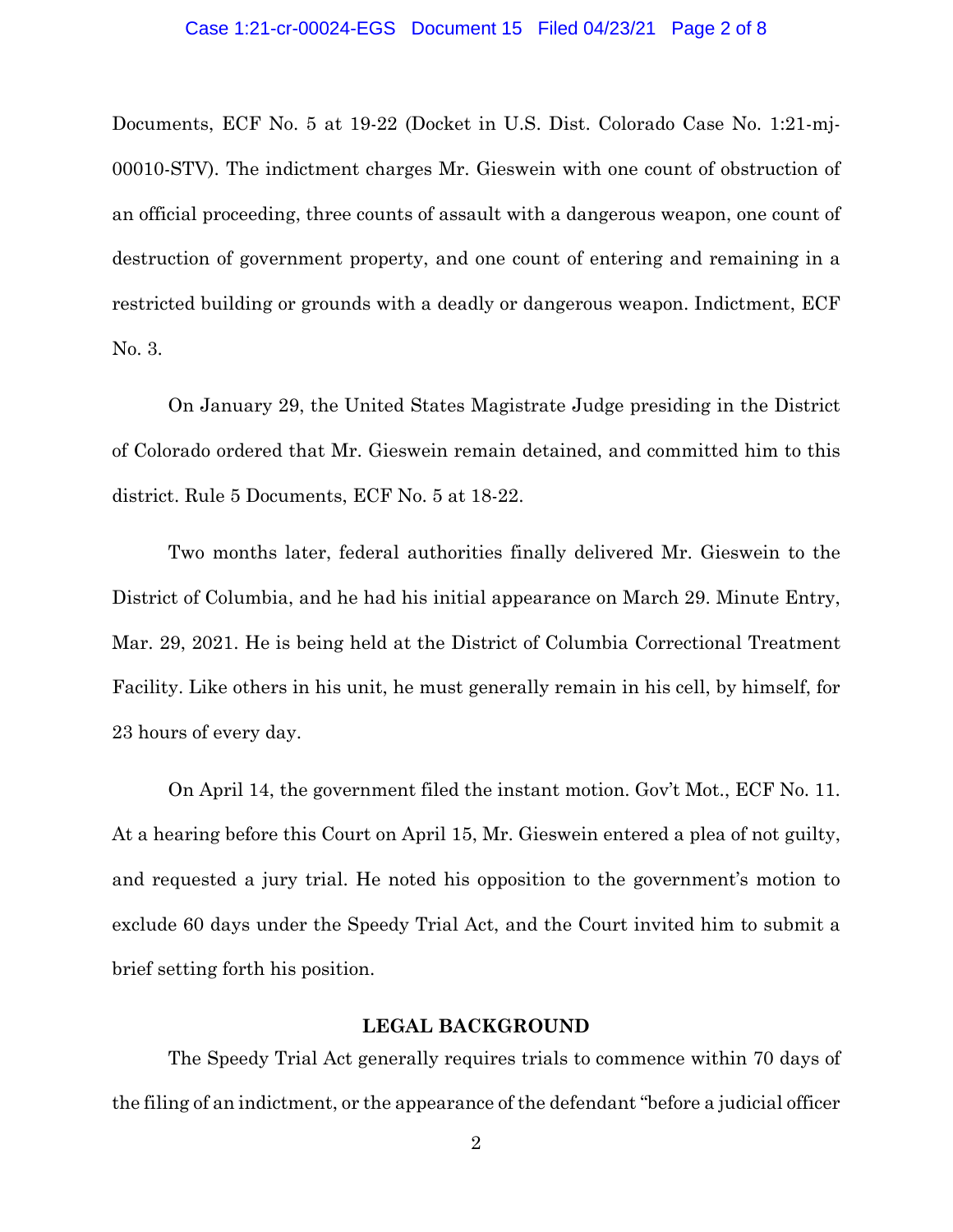### Case 1:21-cr-00024-EGS Document 15 Filed 04/23/21 Page 3 of 8

of the court in which such charge is pending, whichever date last occurs." 18 U.S.C. § 3161(c)(1). "The time limits of the Speedy Trial Act begin to run automatically rather than upon request," *New York v. Hill*, 528 U.S. 110, 117 n.2 (2000), and "a defendant may not prospectively waive the application of the Act." *Zedner v. United States*, 547 U.S. 489, 500 (2006).

However, it also provides that certain "periods of delay shall be excluded in computing the time within which an information or an indictment must be filed, or in computing the time within which the trial of any such offense must commence[.]." § 3161(h). One such excludable period is:

> (7)(A) Any period of delay resulting from a continuance granted by any judge on his own motion or at the request of the defendant or his counsel or at the request of the attorney for the Government, if the judge granted such continuance on the basis of his findings that the ends of justice served by taking such action outweigh the best interest of the public and the defendant in a speedy trial . .

§ 3161(h)(7)(A). The Act goes on to set out several factors "among others, which a judge shall consider in determining whether to grant a continuance" on "ends of justice" grounds pursuant to  $\S 3161(h)(7)(A)$ . These include:

> (i) Whether the failure to grant such a continuance in the proceeding would be likely to make a continuation of such proceeding impossible, or result in a miscarriage of justice.

> (ii) Whether the case is so unusual or so complex, due to the number of defendants, the nature of the prosecution, or the existence of novel questions of fact or law, that it is unreasonable to expect adequate preparation for pretrial proceedings or for the trial itself within the time limits established by this section.

. . .

.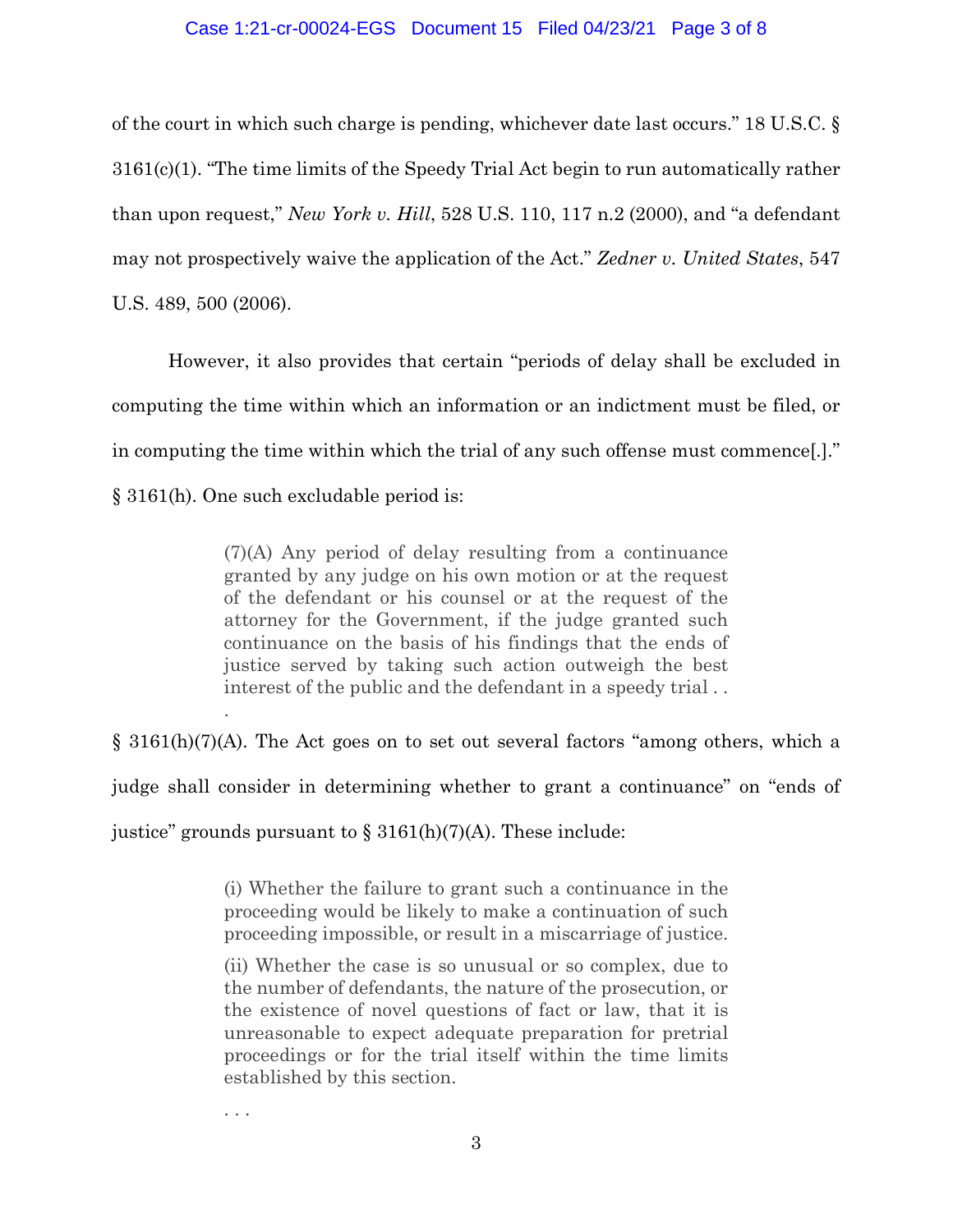(iv) Whether the failure to grant such a continuance in a case which, taken as a whole, is not so unusual or so complex as to fall within clause (ii), would deny the defendant reasonable time to obtain counsel, would unreasonably deny the defendant or the Government continuity of counsel, or would deny counsel for the defendant or the attorney for the Government the reasonable time necessary for effective preparation, taking into account the exercise of due diligence.

§ 3161(h)(7)(B). Finally, this portion of the Speedy Trial Act states that "[n]o continuance under subparagraph (A) of this paragraph shall be granted because of general congestion of the court's calendar, or lack of diligent preparation or failure to obtain available witnesses on the part of the attorney for the Government." §  $3161(h)(7)(C)$ .

Before granting an ends-of-justice continuance under the Speedy Trial Act, the Court must determine whether "the ends of justice served by taking such action outweigh the best interest of the public and the defendant in a speedy trial." 18 U.S.C. § 3161(h)(7)(A). As the Supreme Court has explained, this balancing of interests must be individualized: The ends-of-justice provision "gives the district court discretion – within limits and subject to specific procedures – to accommodate limited delays for *case-specific* needs." *Zedner*, 547 U.S. at 499 (emphasis added).

## **THE GOVERNMENT HAS NOT ESTABLISHED THAT THE ENDS OF JUSTICE REQUIRE TOLLING THE SPEEDY TRIAL ACT IN THIS CASE**

# **I. The government's charging decisions in hundreds of other cases does not diminish Mr. Gieswein's individual right to a speedy trial.**

The government asserts that the Court should exclude 60 days from the speedy trial clock to meet the "ends of justice," relying on Speedy Trial Act sections  $3161(h)(7)(A)(i)$ , (ii) and (iv). More particularly, the government cites (1) the number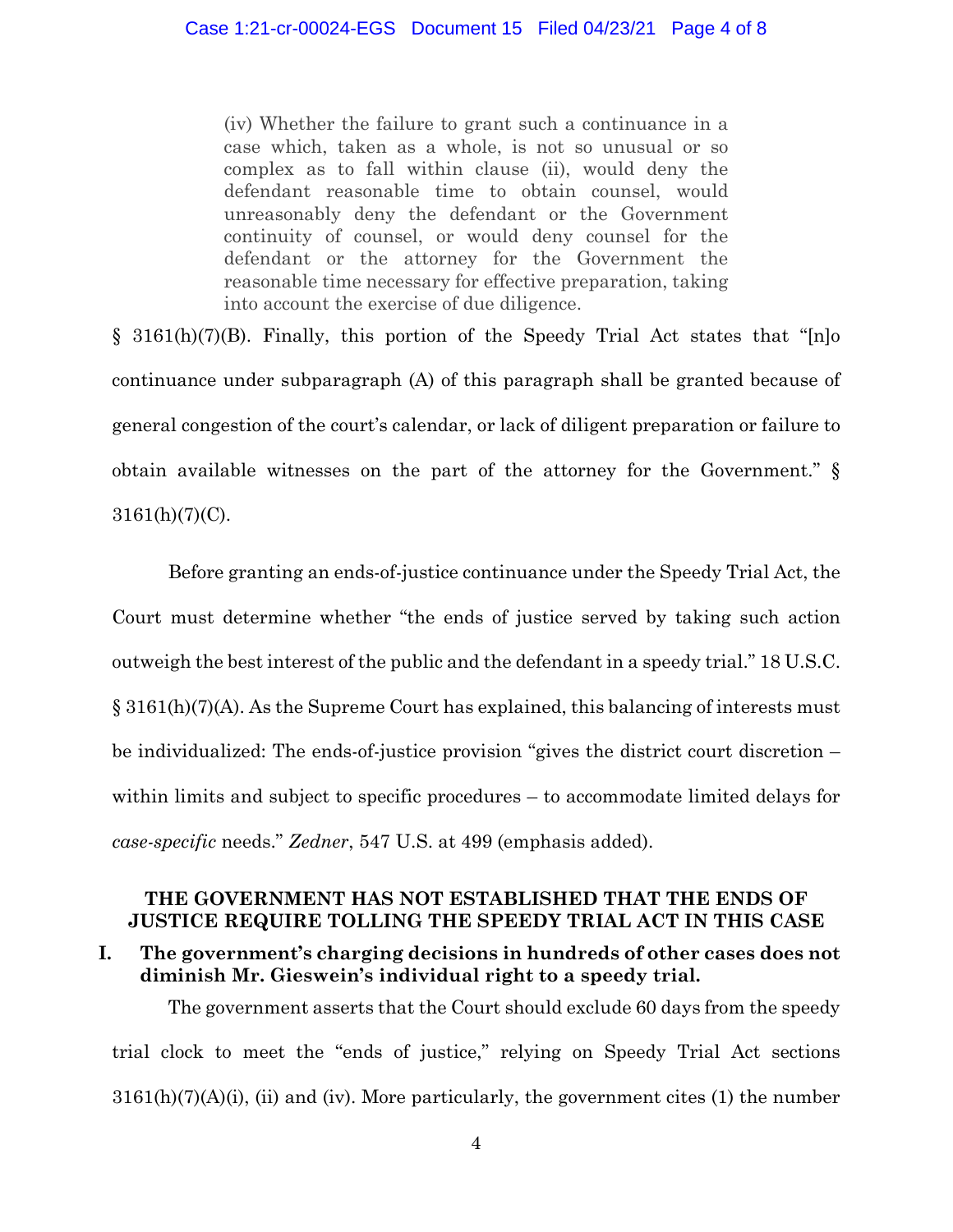#### Case 1:21-cr-00024-EGS Document 15 Filed 04/23/21 Page 5 of 8

of people – over 300 – that the government has chosen to charge in response to the events at the Capitol on January 6; (2) the volume of evidence related to those cases – as a group – that government investigators continue to gather, (3) the government's discovery obligations to all of the people it has charged, and (4) the complexity of the investigation following January 6. Gov't Mot., ECF No. 11 at 2-7. In short, the government relies on the size and complexity of its investigation of hundreds of people as grounds to delay one man's trial.

It goes without saying that the government has constitutional and statutory discovery obligations to every defendant it charges, including Mr. Gieswein. But the Speedy Trial Act does not authorize exclusion of time in this case based upon the considerations that are not specific to this case. *Zedner*, 547 U.S. at 499. And it is the government that has chosen to magnify the burden of meeting its demands in this (and other) cases by virtue of deciding to charge as many people as it has, to prosecute the range of conduct that it has, and to do it all at once (rather than phasing the prosecutions over a period of time, as permitted by applicable statutes of limitations). The government is the architect of its own misfortune; it should not be permitted to use that misfortune as an excuse to avoid the demands of the Speedy Trial Act.

Further, the government has recourse: It has already shifted personnel and resources to help manage these prosecutions. And Mr. Gieswein acknowledges the efforts the government notes that it is making to develop a comprehensive plan for dealing with the discovery across the January 6 cases. However, the government has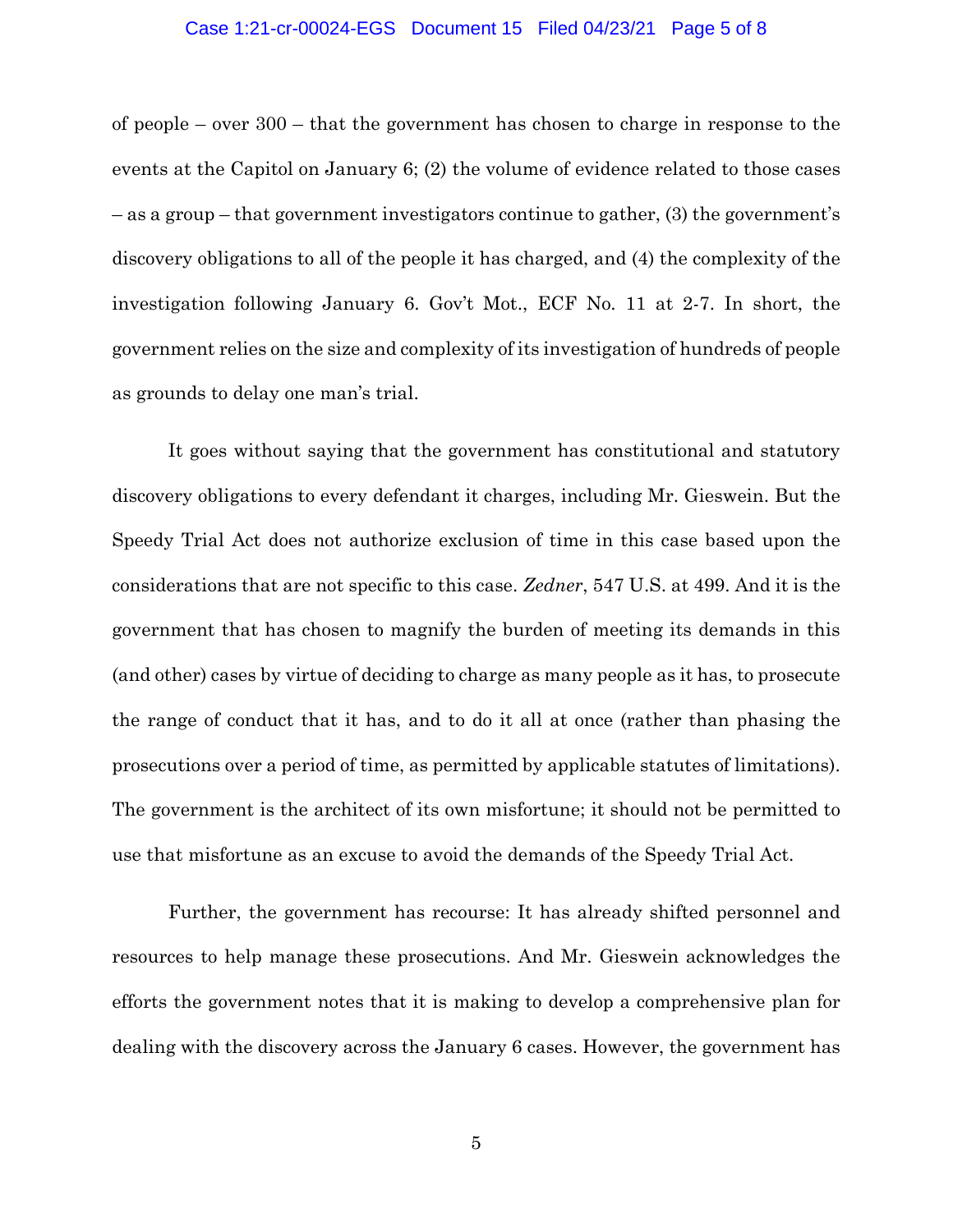#### Case 1:21-cr-00024-EGS Document 15 Filed 04/23/21 Page 6 of 8

vast resources; it may shift more of them to these prosecutions. And it may also exercise its discretion in many other ways to relieve its self-imposed burden.

In sum, the government indisputably has the discretion to conclude that it was important to charge over 300 people very quickly after January 6. But if that is the case, then it is also important – and required by statute and constitution – that the government commit the resources necessary to ensure that defendants have both the discovery they need, and speedy trials.

# **II. It is premature to exclude 60 days based on the individual circumstances of Mr. Gieswein's case that are apparent so far.**

Turning to this case more specifically, it is true that the scope of discovery in individual cases may be a factor justifying a "complex case" designation, and a tolling of the statute. This was so in many of the cases the government cites in its motion. Gov't Mot., ECF No. 11 at 6-7. However, although the government's second production of discovery, delivered earlier this week, is of significant size, it is not yet clear whether it will take an especially long time to review (or whether it will reveal other issues that support the government's position).

What is clear is that most of the cases cited by the government also concerned multiple defendants, international conspiracies, and charges such as health care fraud, money laundering, or violation of federal securities laws. *Id*. And, so far, Mr. Gieswein's case does not appear likely to involve the sorts of challenges that typically arise in such cases. To the contrary, although this case may raise interesting factual and legal issues, Mr. Gieswein is charged alone, and most of the charges amount to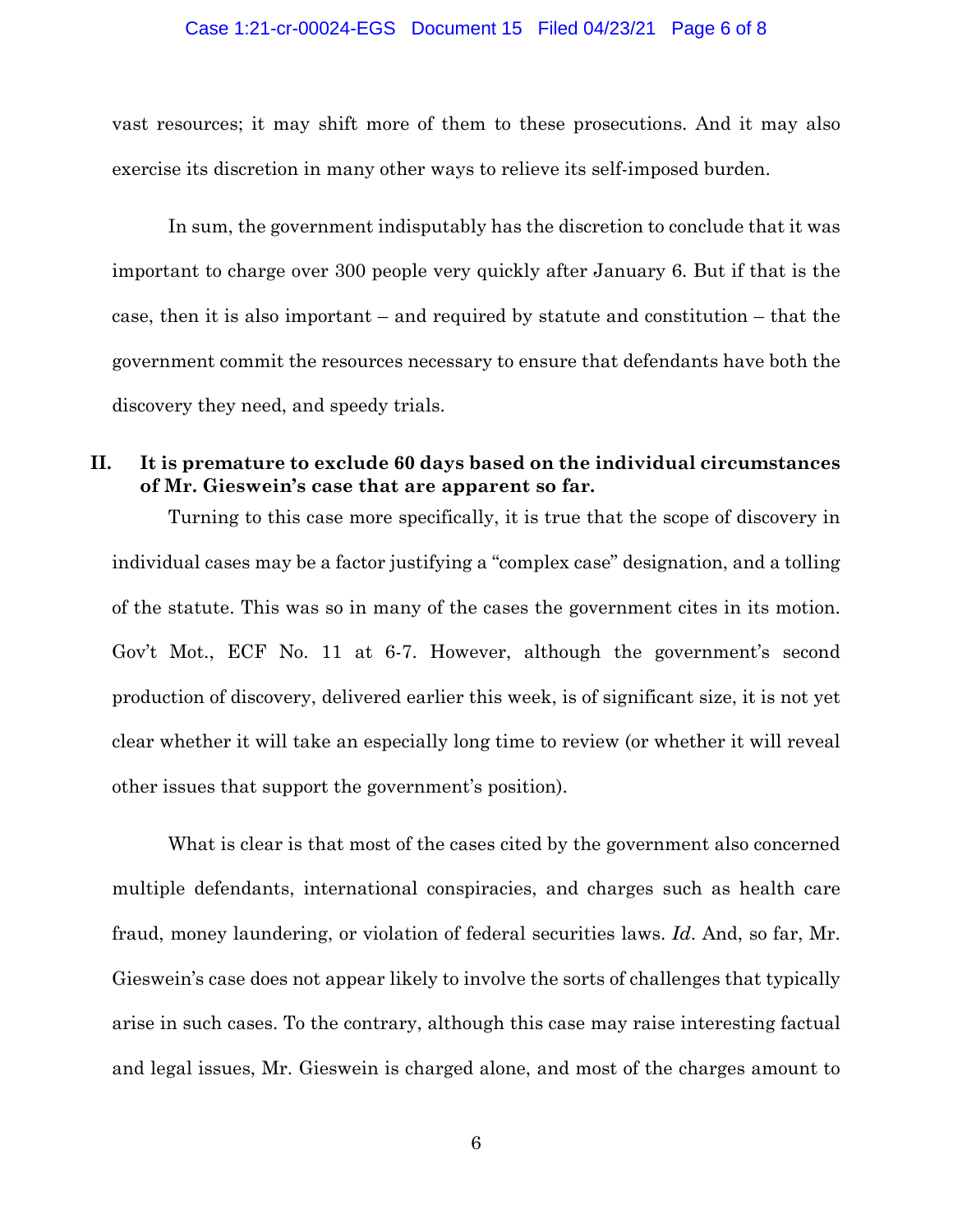### Case 1:21-cr-00024-EGS Document 15 Filed 04/23/21 Page 7 of 8

assault, destruction of property, and trespass. For these types of cases, "considerably less delay" may be tolerated. *See Barker v. Wingo*, 407 U.S. 514, 531 (1972) ("[T]he delay that can be tolerated for ordinary street crime is considerably less than for a serious, complex conspiracy charge.").

Mr. Gieswein might have a different position with respect to the Speedy Trial Act were he not in custody. And this should weigh on the Court's analysis too. Judge Bates acknowledged this in a memorandum opinion explaining his decisions to release a January 6 defendant, Federico Guillermo Klein, and to grant the government's motion to exclude time. Specifically, although Judge Bates granted the government's request to exclude some time, he noted that "the speedy trial analysis would be quite different were Klein to remain detained pretrial." Mem. Op., *United States v. Federico Guillermo Klein*, 1:21-cr-236- JDB (Apr. 12, 2021), ECF No. 29 at 26-27 n.11.

In sum, as he awaits trial in a cell that he can generally leave for no more than an hour a day, more than two months after the government indicted him, and roughly three months after he was taken into custody, Mr. Gieswein must oppose the government's motion.

### **CONCLUSION**

For these reasons, and in light of the record as a whole, Mr. Gieswein respectfully requests that the Court deny the government's motion to exclude time under the Speedy Trial Act.

7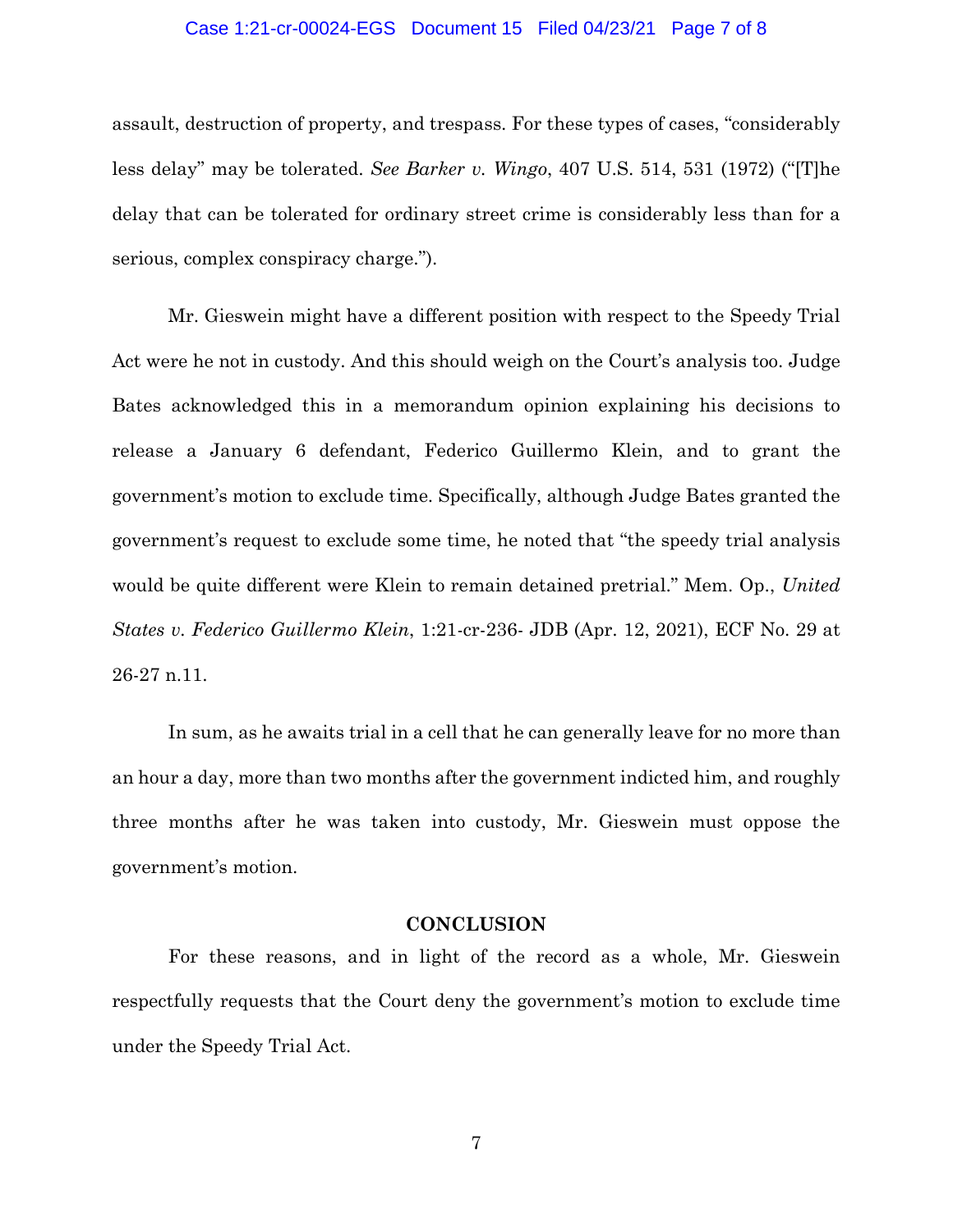### Case 1:21-cr-00024-EGS Document 15 Filed 04/23/21 Page 8 of 8

If the Court is inclined to exclude any time, in the alternative, Mr. Gieswein respectfully requests that the Court exclude no more than 30 days, as Judge Bates did in *United States v. Klein*. Mem. Op., *United States v. Federico Guillermo Klein*, 1:21-cr-236-JDB (Apr. 12, 2021), ECF No. 29 at 27 (granting shorter continuance "to further monitor" the progress of discovery).

Finally, although the Court has scheduled time for oral argument on the government's motion, undersigned counsel has conferred with counsel for the government and is authorized to represent that neither party objects to foregoing oral argument on the government's motion if the Court does not find it necessary upon consideration of the government's motion, this opposition, and any reply the government may file. Accordingly, neither party would oppose the Court's ruling on the motion without further delay when it is fully briefed.

Respectfully submitted on April 23, 2021.

## **ROBERT GIESWEIN** by Counsel:

Geremy C. Kamens Federal Public Defender

by:  $\qquad s/$ Ann Mason Rigby DC Bar No. 491902 Assistant Federal Public Defender 1650 King Street, Suite 500 Alexandria, Virginia 22314 Telephone: (703) 600-0869 Facsimile: (703) 600-0880 ann\_rigby@fd.org